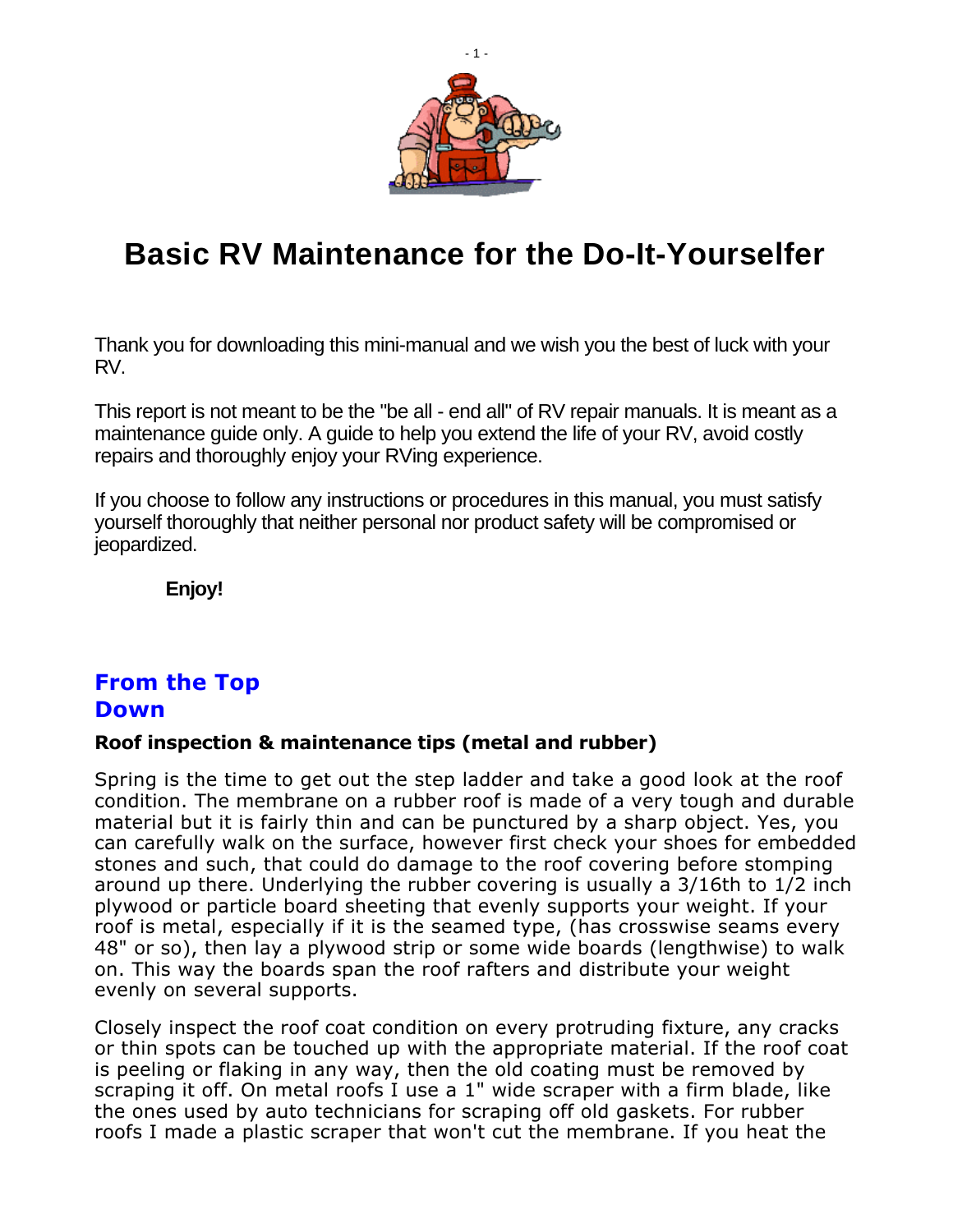old coating with a hot air gun, it will come off fairly easily.

For metal roofs, use the aluminum roof coat, available in gray or white, and brush it on about 1/8" thick. Stir very thoroughly and apply on a warm day for the best results. For rubber, use elastomeric roof coating that is safe for rubber roofs or the special self leveling sealant sold at RV supply stores for this purpose. Never use a petroleum based product on a rubber roof as damage to the rubber membrane will result. Also, while silicone chalking has a place in the RV, it has no place on the roof. Silicone will not stick well and may damage the rubber, and on a metal roof it will adhere to some places and not others causing pockets that will trap water.

Inspecting the roof sealant is something you should do twice a year. Why?

Because that is the likely place that a water leak will first develop. Water runs downhill, of course, and a tiny leak on the roof will turn into a major problem within the structure of the RV.

Think about this - one drip per minute (through a pinhole leak) adds up to 1440 drips per day or 10,080 drips in a week.

I don't have time to figure out how many gallons of water there are in 10,080 drips, but I think you see my point.

Closely inspect the roof sealant condition on every protruding fixture on the roof. Any cracks or thin spots can be touched up with the appropriate material. If the roof sealant is peeling or flaking in any way, then the old coating must be physically removed.

On metal roofs I use a 1' wide scraper with a firm blade, like the ones used by auto technicians for scraping off old gaskets. For rubber roofs I made a similar sized plastic scraper that won't cut the rubber membrane.

If you heat the old coating with a hot air gun, it will come off fairly easily.

## **Bottoms Up**

#### **Tires, wheel bearing, suspension & brakes**

Spring is the time to examine the RV tires closely, looking for cuts or other visible damage on both sides of the sidewall. Inflate the tire to the proper pressure and inspect closely for sun-checking damage. This refers to the small cracks that occur due to constant exposure to the sun and other weathering agents. Check the tread for uneven wear on one side or the other and for other irregularities in the wear pattern that would indicate a possible alignment or wheel balance problem.

You can check for excess wheel bearing play by first jacking the wheel off the ground, then, facing the wheel, grasp it from both sides and check for in and out "wobble".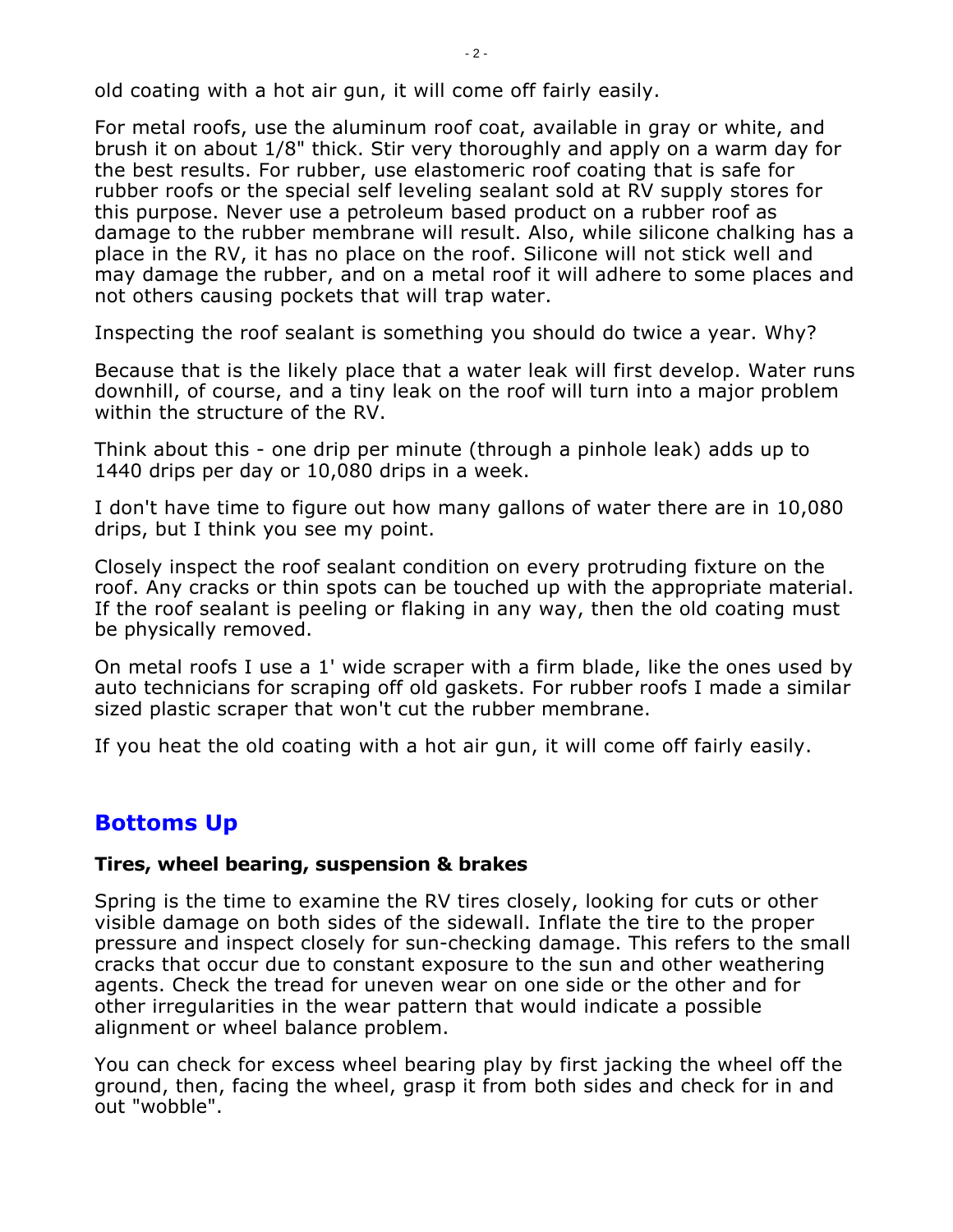It's normal for the wheel to move slightly, maybe up to 1/8" or so, but more than that is excessive. Because of the intermittent use and long periods of storage, wheel bearings on a trailer should be inspected and repacked with grease on a yearly basis. You can check the brakes on this wheel for operation by pulling the breakaway pin on the hitch (you must have a charged battery hooked up). The brakes should apply firmly and you will not be able to rotate the wheel by hand once the brakes engage. The condition of the brake linings and the brake magnet should also be checked on a yearly basis for wear and heat damage. As this involves pulling the wheel bearings, unless you are a mechanical type, this job is better left to the professionals.

Visually inspect the suspension components for looseness, bent or broken parts and other obvious problems. The suspension system utilizes nylon bushing in all the joints that will wear out over the miles and should be replaced periodically. Any leakage from the shock absorbers, if so equipped, indicates that they are due for replacement.

### **Tire Over Load**

Overloading the tires on your RV is probably the number one leading cause of tire failure. Poor weight distribution and taking advantage of all of the storage space offered on today's RV's result in tire overloads. The only way to find out is to have the fully loaded RV and / or tow vehicle weighed on platform scales. Load the vehicle with everything you plan to take on a trip including passengers, cargo, fuel, full fresh water and propane tanks. If you tow something behind the RV take it to the scales with you. The problem is that it is quite possible to weigh the RV and not exceed the GVWR, GAWR or GCWR, but you could be exceeding the tire ratings. This is why you MUST weigh each axle end separately to determine if tire ratings are exceeded and if the loaded weight is properly distributed.

This tip contributed by Mark Polk at RV Education 101



## **"How To Winterize Your RV in 7 Easy Steps."**

Even the novice RVer can do it ...

Over 20 color photos and 15 pages that will show you the exact step by step winterizing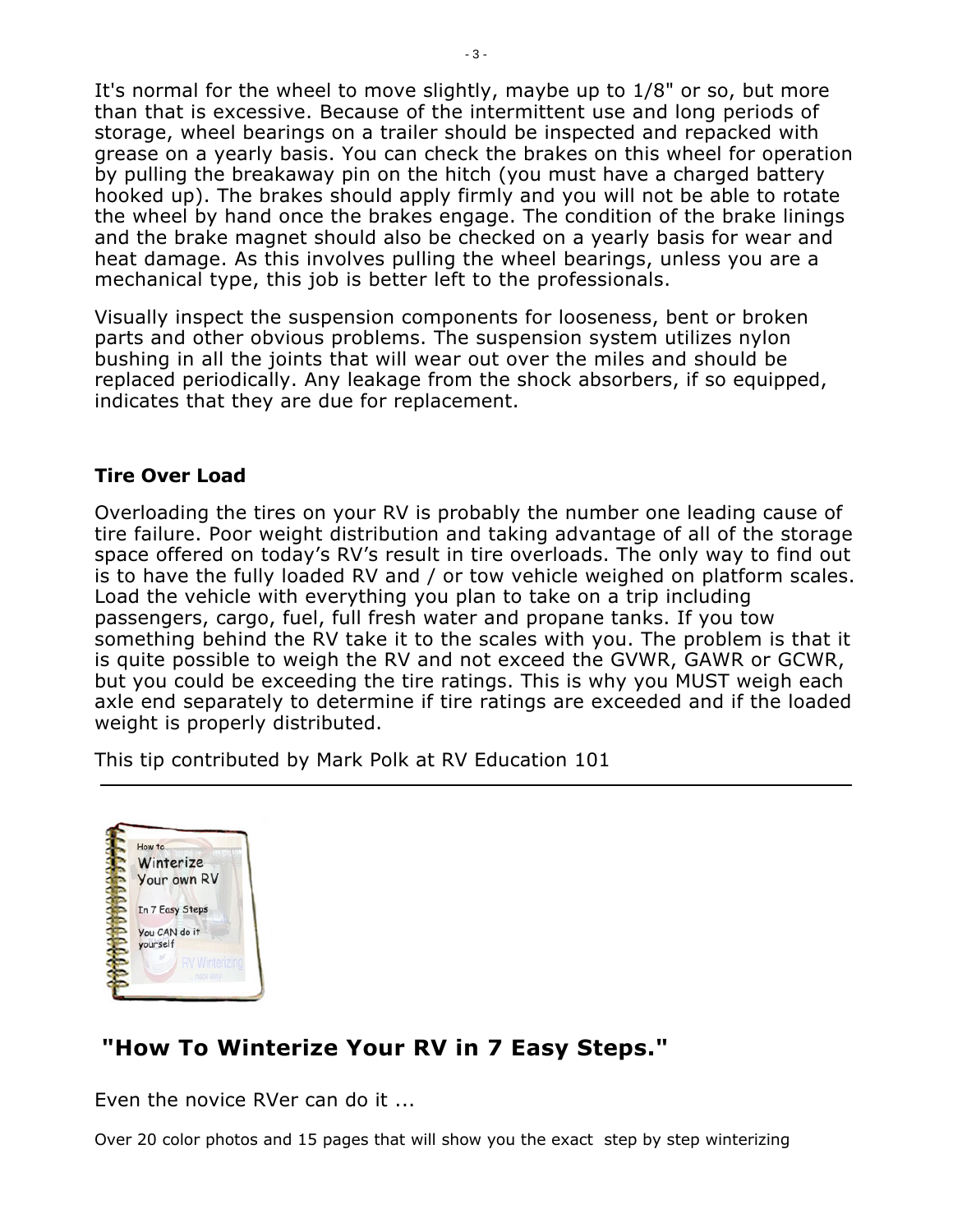Only \$9.95 today

[RV Winterizing Manual](http://www.rverscorner.com/painless.html)

## **From The Inside Out**

#### **Propane system owner maintenance and leak test**

The propane system is the most important and potentially deadly system in your RV. Propane is a very safe and convenient fuel if all safety considerations are followed and many regulations are in effect to enforce these safety measures. A simple leak test can be preformed in a few minutes by a qualified RV Gasfitter, and the cost is minimal. An effective "home" test can be done using an ordinary spray bottle with a squirt or two of dish washing detergent mixed with water. Spray this solution on each and every connection of your propane system, including all the connections under the coach, all the connections to every appliance and all the connections to your supply tanks and cylinders. ANY bubbles (of any size) indicate that a leak is present and the system should be shut down immediately. Propane is heavier than air .... that means that it will settle to the lowest point that it can find ... and will collect there if a constant leak is present. A mixture of 5 to 10 per cent, propane to air, needs only an ignition source to explode with violent results. I must stress the point that NO propane leak is tolerable.

## **Shocking News!**

You may at some time experience an electrical shock whenentering or exiting your RV. This is often caused by the wiring in the electrical receptacle that your RV is plugged into or an improperly wired extension cord. If the "hot" and "neutral" wires are reversed, your coach and you may become an electrical circuit with unpleasant or dangerous results.

There is a small polarity checker available that will eliminate the guesswork and the hazards before you plug in your electrical cord. Everyone should have one of these as standard equipment!

### **The Water System**

If you live in the colder climes, where annual winterizing with RV antifreeze is required, you must flush the system thoroughly before use to get rid of the antifreeze. While this antifreeze is non-toxic it tastes really bad. Flush the water system by following the steps below:

1. Fill your on board water tank 3/4 full and add one or two capfuls (not cupfuls) of household bleach. Take the unit around the block to slosh the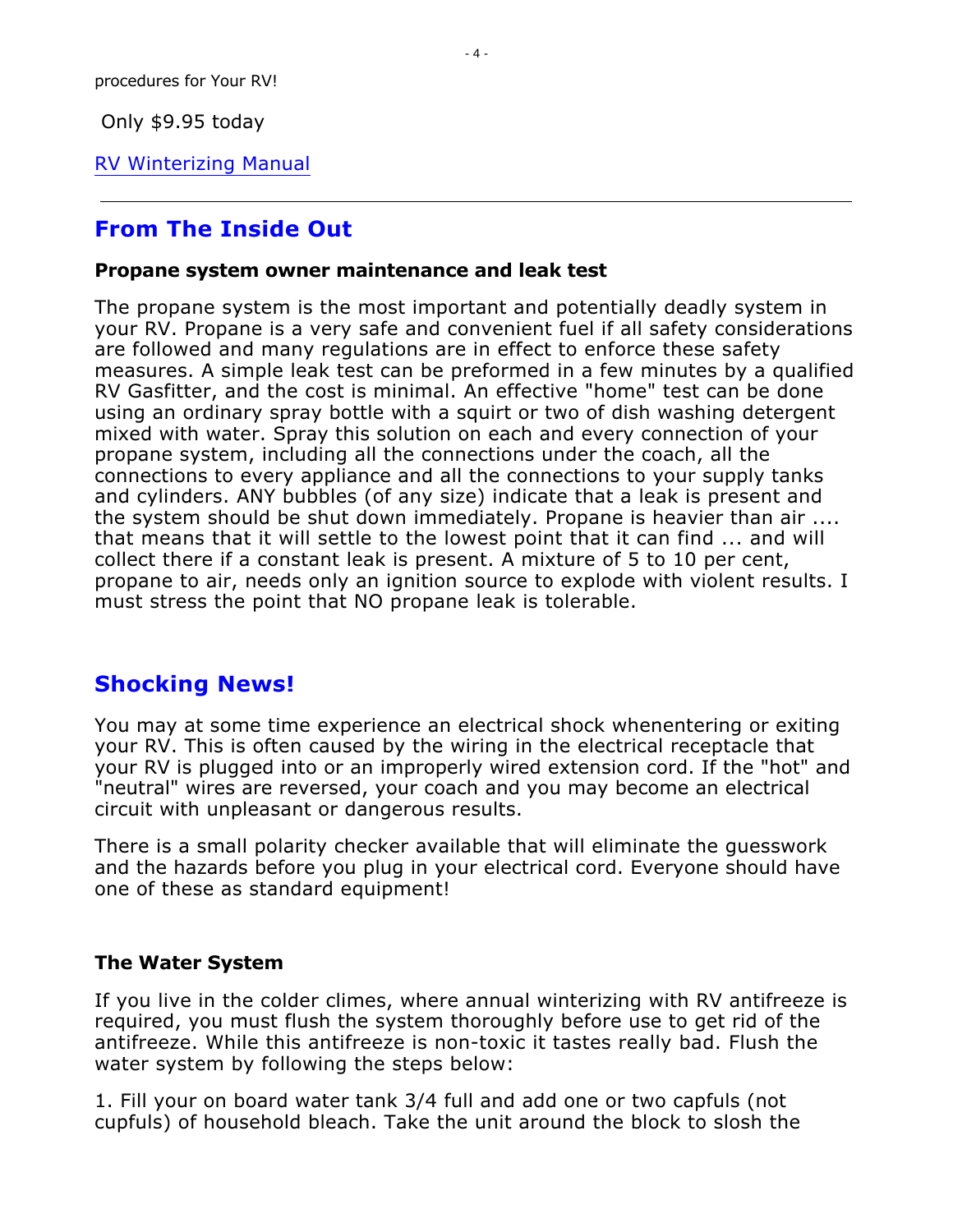mixture to all parts of the tank.

2. Turn on the water pump and open all taps one by one to allow this solution to fill every water line and flush out the antifreeze. Once this is done, let it sit overnight.

3. Connect to your city water and flush every outlet for at least 5 mins. Now switch the water heater bypass to allow the water heater to fill. This procedure will prevent the antifreeze from entering the hot water system. While this is not a health problem, as such, the antifreeze will produce a foaming condition that can persist for several days.

4. Drain your fresh water storage tank and refill with fresh water. You can add a capful of bleach every time you fill the water tank to keep it fresh and sanitary. However, due to the unknown quality of campground water supplies, and the fact that the water in your tank may stand for several days or weeks in the hot sun, it is recommended that you use bottled water for drinking supplies.

5. Now is a good time to check the operation of your dump valves. The slide mechanism should operate smoothly with no sticking and should seal completely. Change any suspect valve before a problem develops. There are not many things worse that encountering a stuck or broken sewage dump valve, when the tanks are completely full.

## **From the Outside In**

### **Clearance Light Fix-it's**

One spring chore that inevitably crops up, especially on aging RV's, is the clearance light shuffle. You repair one light and then shuffle your ladder, tools and other paraphernalia to the next one. The most common problem with clearance lights is the corrosion that builds up over time on the electrical connections. Pop off or unscrew the lenses, and clean up the connections on the bulbs and their contacts with fine sandpaper. A good tool for this job is an emery coated fingernail file. Sometimes the ground connection (the return path for the electrical current) is supplied by the skin of the RV through the clearance light mounting screw. If this screw is corroded or rusty, replace it with a new one. If the screw is loose and cannot be tightened then substitute a slightly larger one. Remember that the screws are usually just penetrating the aluminum skin with no backing behind them so overtightening them will strip out the hole. If this happens you can move the screws slightly up or down to a fresh area as long as the light will still cover the old holes. Once you have the light operational, spray all the connections with WD40 or a similar product to help prevent future corrosion. Snap on the lens and put a bead of silicone on the top and sides of the lens-to-mount joint to prevent water penetration. Don't silicone the bottom joint as this will plug up the drain holes and seal in moisture, turning the light fixture into a mini-greenhouse.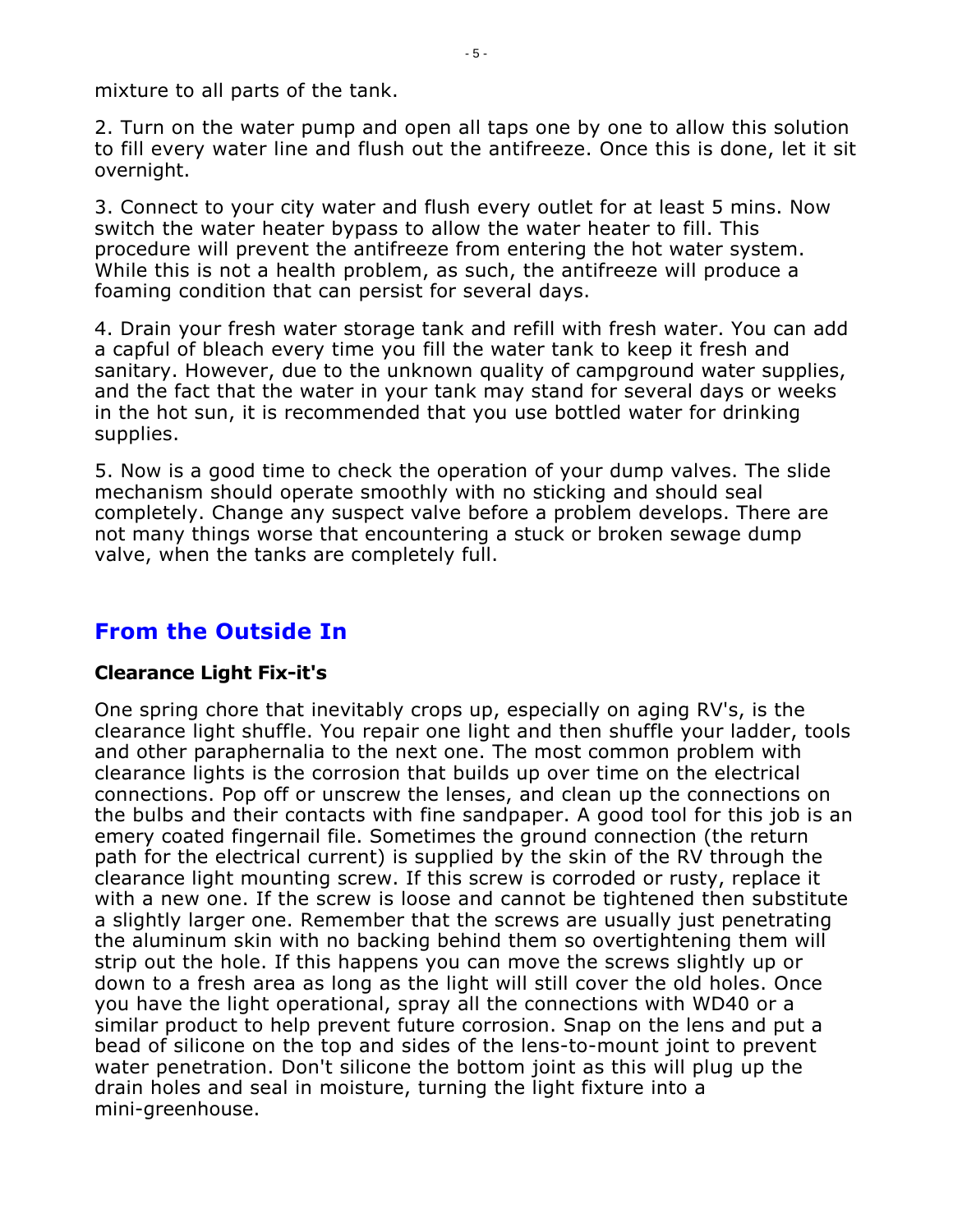## **Clearance Lights** by Wallace Mize

As you enjoy your Recreational Vehicle, the years and the miles start to show themselves in the outside lights. Running lights flicker, then fail completely; backup lights work sporadically; indicator and stop lights do not always give fair warning to other motorists.

### ALWAYS START BY CHECKING THE BULBS.

If a bulb is blown, it will never work. But if it works on and off, and the filament inside is sound, suspect bad connections.

No need to rush over to a repair shop to get the connections repaired. This is a job you can do yourself, even with no electrical knowledge. Repair shops like to make it look like a very tough job when, in fact, it is one of the simplest tasks.

WARNING: if the shop starts talking about re-wiring your lights, jump in the cab and drive away as fast as you can. Either they do not know what they are talking about, and will wreck your vehicle, or they have marked you as an easy dupe and are about to take you for a lot of money. Here is why:

1. The wiring of the outside lights is very solidly done at the factory. The wires are stapled in place and will likely never need replacement. Almost all troubles with outboard RV lights are due to faulty ground connections, which are easy to remedy.

2. An outboard light has one wired connection, carrying the +12 volt battery supply. This is the only actual wire connecting to the bulb fixtures. (Two wires for brake-signal-backup bulbs.)

3. The connection to the negative side of the battery (the ground return) is through the vehicle chassis. In other words, the battery is grounded to the chassis, and the electrical circuits are normally grounded to the chassis, as well. This makes it simpler to supply power to the circuits; only one physical wire needs to be routed to each device. The negative connection for an outside light is a simple sheet metal screw fastened through the grounded aluminum siding of the vehicle.

4. Are any of the other running and signal lights working? If so, the fuses are probably OK.

Again: make sure the bulbs are still good, and that the metal spring contacts are tight against the bulb contacts. Running lights have only one filament in the bulb, while the signal-brake-backup bulbs have two, and therefore two wires and spring connections to the back of the bulb.

THE USUAL PROBLEM? The grounding screw! The ground return is through a screw fastened to the weakest part of the system -- the thin aluminum exterior siding of the RV. Bumpy roads, rain, dirt, all help weaken the connections. The older the vehicle, the more these screws work their way loose. Once the ground screw starts to loosen even a little bit, the electricity starts to arc; corrosion gathers in the joints between the screw and the bulb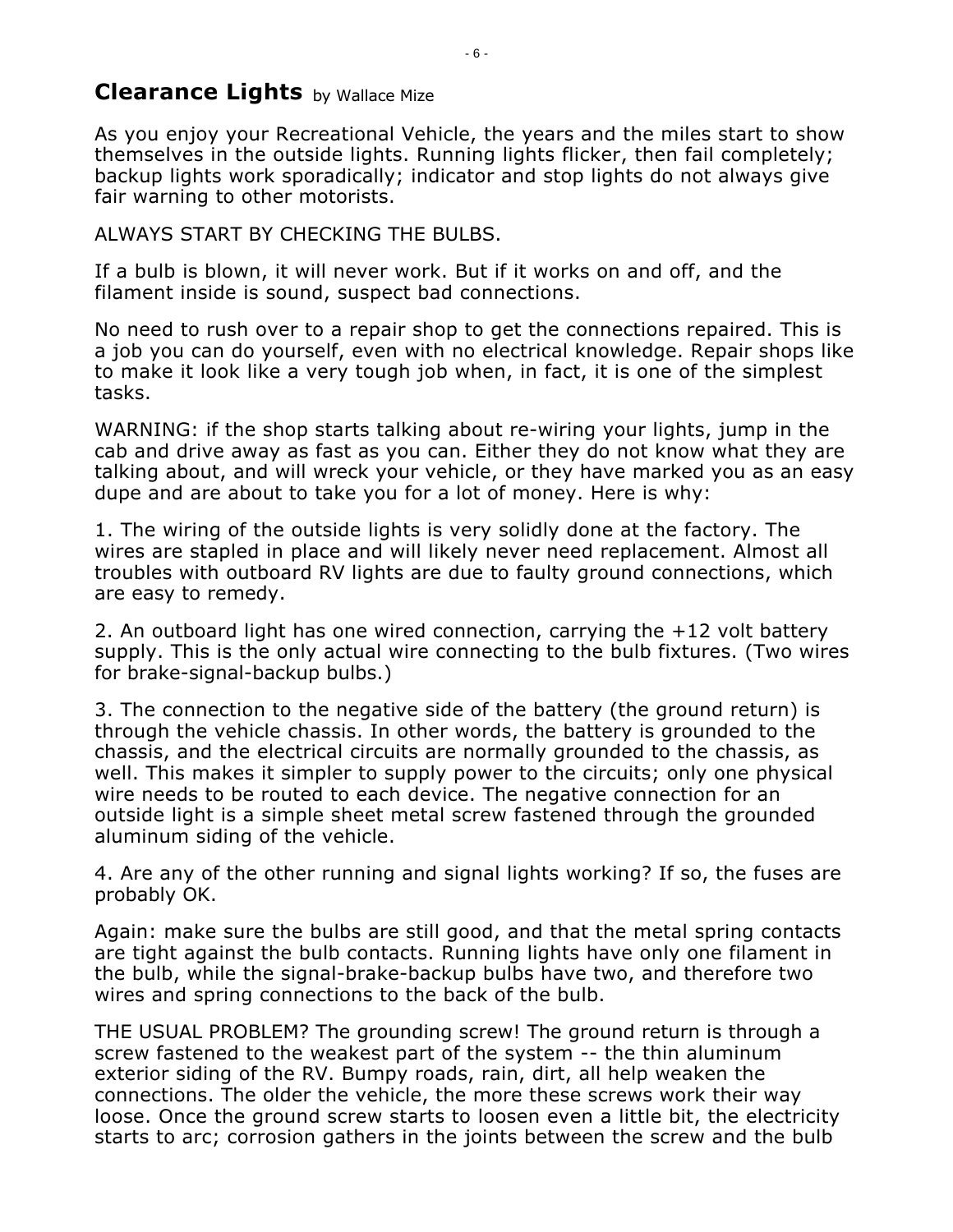connector, and between screw and chassis.

THE FIX? Clean up the connections. Here is how:

1. Remove the plastic light covers. The larger ones will have little tabs on either side: push in the tab on one side and gently lift the cover off. The small running lights will pry off with gentle pressure from behind any one of the sides.

2. Inspect the grounding screw and the metal connection to the light underneath it. You will likely see some corrosion, and the screw may even be rattling around loose.

3. Remove the screw and polish up the connection with some fine emery cloth (not sand paper) You want as smooth and shiny clean a surface as possible for good electrical connectivity. Look behind, at the screw hole in the aluminum siding. Clean that up, too!

4. Replace the screw with a new one of the same size. If the screw hole in the siding has been enlarged through miles of vibrations, or over-tightening, then use a screw one size larger in diameter. This will cut a slightly larger hole, making a clean, new connection.

NEVER USE A LONGER SCREW! You never know what you might puncture behind the aluminum sheeting!

Finally, tighten the grounding screw firmly in place, but not so hard that you strip the hole.

5. Older light covers have flat putty strips on the inside for waterproofing. (Most people prefer instead to run a thin bead of silicone caulking around the outside edge of the colored lens covers to keep dirt and moisture out.) Clean away all the old putty first, though.

6. It pays to check all of the running or signaling lights once you are at it. Re-tightening ALL the screws ensures that all your lights will function well for a long time to come. While you are at it, clean all those colored plastic lenses: brush the dirt out and then give them a wash-up with a little dish washing liquid. Your outboard lights will shine like new.

Now you are ready for many more years of road-running with safe lights, and you will avoid fines for improper lighting.

#### About the Author

Wallace Mize is the owner of Mize RV Parts & Accessories at [http://www.mizerv.com.](http://www.mizerv.com. ) Mize RV is a family owned and operated business located in the Houston metropolitan area, that provides affordable, name-brand RV parts and accessories.

## **Storage Compartment Security**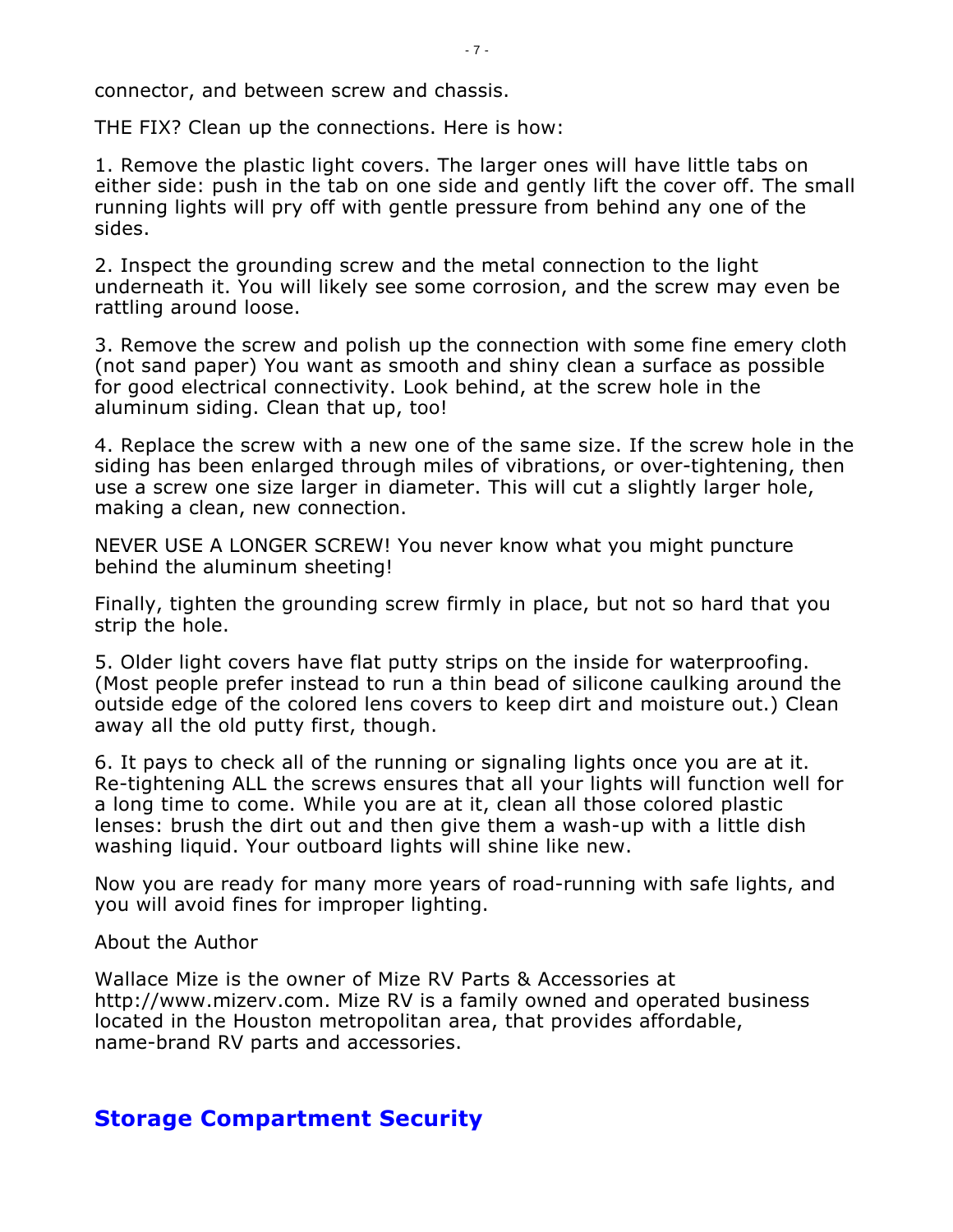Did you know that I have the keys to your storage compartments in my pocket? Take out your key ring, right now, and examine your compartment key. Does it have a number stamped on it? And would that number be, say, CH751 or ES201?

You know, with those keys, you could probably open your neighbors compartments, the compartments in the trailer next in line, and so on, to the end of the row.

If that is the case ... anyone with those keys could also open your compartments!

Think about that!

## **Hitch and Wire Inspection**

Check all mounting bolts for tightness and lubricate any parts that require it. Spray the wiring plug on the trailer and the socket on the tow vehicle with a product like WD-40 - this will help clean out any build up of corrosion and will help prevent further corrosion from happening.

## **Exterior (care and feeding)**

The exterior can be washed with any automotive type car wash detergent or with a few squirts of dishwashing liquid in a five gallon bucket. Also the siding can be waxed with a non-abrasive auto polish to brighten up the surface.

## **Battery Woes and Worries**

If you have neglected your battery through the winter months then the chances are that it is in a severely discharged condition and therefore possibly damaged. A battery will discharge slowly even when not being used and should be given a top up charge about once a month when in storage. Bring the battery back up to a fully charged state with a trickle charger on it for several days. When being charged, a lead acid battery will emit hydrogen gas which is explosive, so only charge in a well ventilated area and well away from any ignition source. When unhooking the battery charger, first unplug the charger and then disconnect the battery to prevent any disconnect sparking. Most battery stores and RV service shops will be able to do a load test to determine the battery capacity but the battery needs to be fully charged for this. Check the water level in all cells and top up with distilled water only. Clean the terminals with a wire brush and wipe off the case.

## **The Awning**

The awning is one of those have-to-have accessories that at 3 am, with a howling wind , you wish you didn't have. Who can remember the dozen or so steps required to lower the thing under these conditions ? Have you ever awakened after that midsummer overnight thunderstorm and your awning is sagging alarmingly. Have you ever tried to empty the hundred or so gallons of water that has collected in that sagging awning ? Trust me when I say that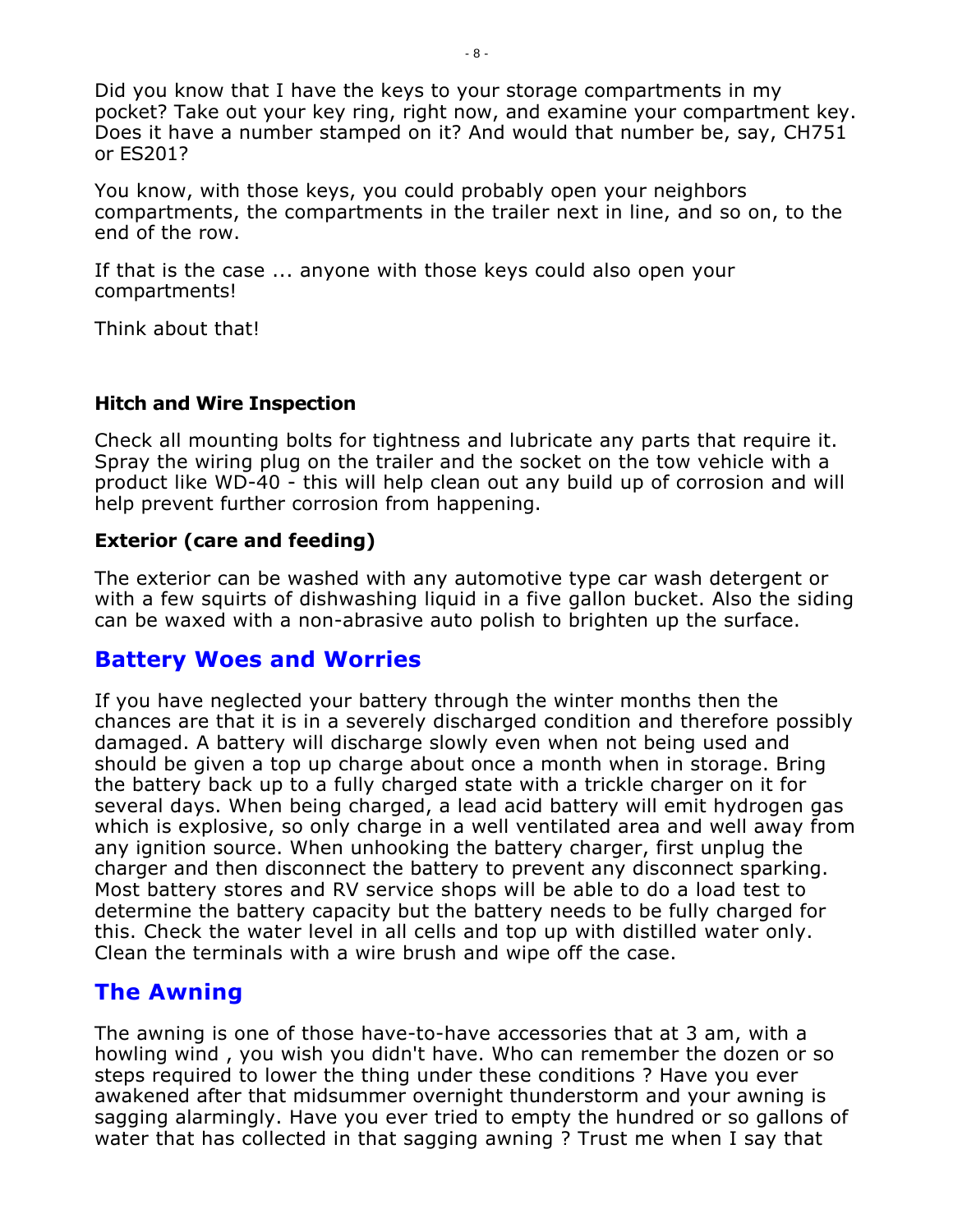you don't need to go through that "joy" of camping. The awning is designed as

a sunshade, period. If, perhaps, it starts to sprinkle a bit and also kicks up a mild breeze - don't worry - your awning can handle that. But if those dark clouds are building on the horizon and the birds are seeking shelter, then you really should consider rolling up. And you really should consider rolling up, NOW.

Operating Your Awning Awning roll-out

- 1. Release the travel locks on both awning arms.
- 2. Switch the ratchet mechanism to roll out position with the awning rod.
- 3. Hook the pull strap with the awning rod and roll out the awning.
- 4. Slide the rafters up into position on the awning arms.
- 5. Tighten the rafter knobs on both rafters.
- 6. Raise the awning to the desired height.

## Awning retraction

- 1. Lower the awning arms to the rest position.
- 2. Loosen the rafters knobs and release the rafter catches.
- 3. Slide the rafters down to the rest position.
- 4. Grasp the awning to prevent it from rolling up by itself.
- 5. Switch the ratchet mechanism to the roll-up position
- 6. Control the roll-up with the pull strap and awning rod.
- 7. Secure the travel locks and snug up the rafter knobs.

Practice rolling up your awning on a calm day until you have the procedure memorized. Then do the same thing while blindfolded, with someone spraying a hose in your face. This will simulate a typical emergency storm take-down. Except for the wind, of course. For this simulation you will need three fairly burly guys, all yanking the awning in a different direction at the same time. Once you have gone through the preceding exercise, you will understand why the experienced camper will take down the awning at the first sign of trouble.

After being rolled up and possibly damp for several months your awning will appreciate a good airing out and a bath with warm water and a mild detergent. Use a car wash type brush to scrub the surface of both the top and the underside. A little WD-40 on the moving parts helps to free up and protect these components. Dry it thoroughly before re-rolling it.

Lower one end of your open awning to allow rainwater to drain off. Peg down the awning feet when the awning is free standing so that a gust of wind will not flip over the awning. Also, the awning may be straped down with the special awning straps available at your local RV store. If you suspect a strong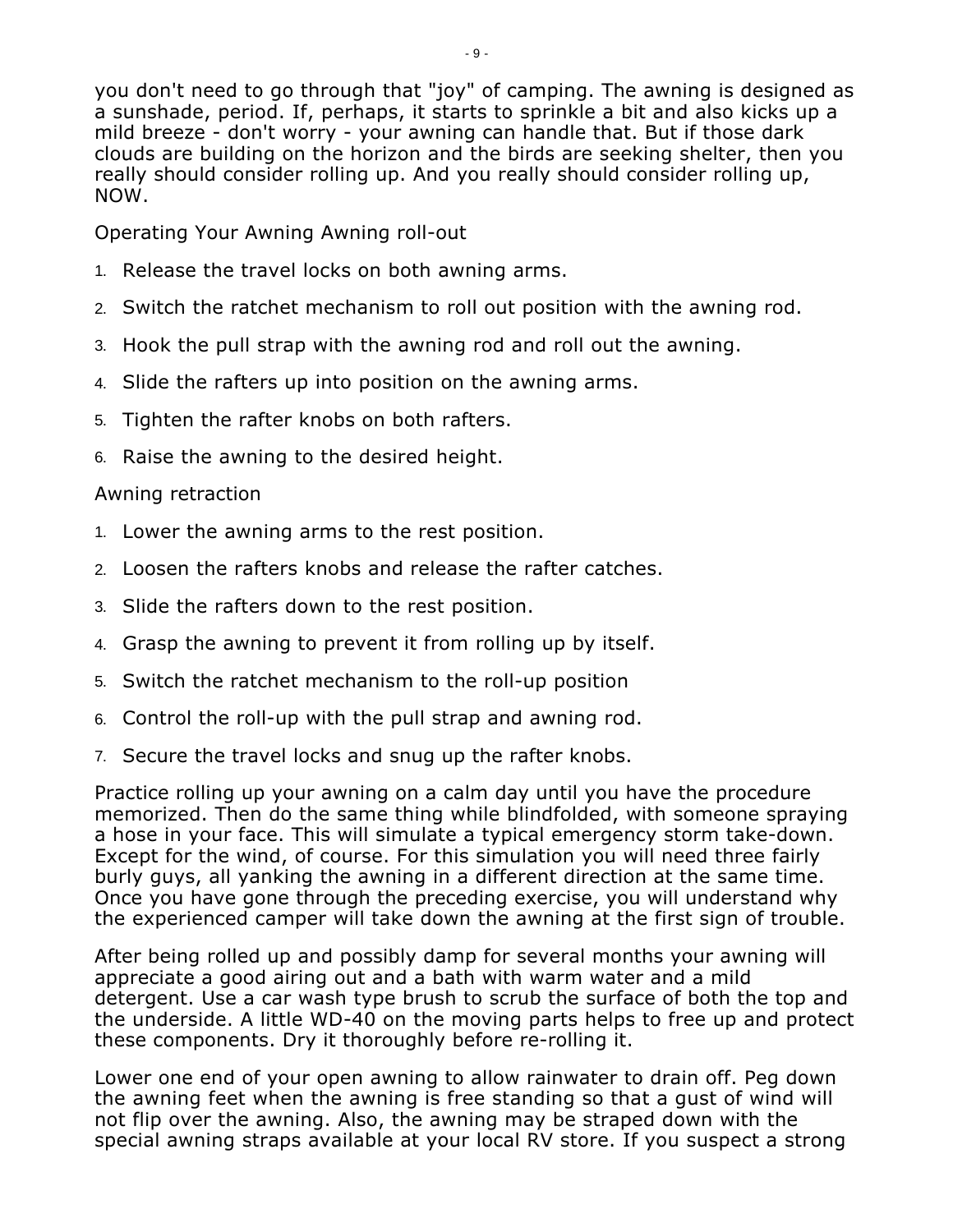wind or storm is coming the safest thing to do is roll up the awning.

## **Gizmo's & Gadgets**

The new season is finally here and the call of the open road is strong. It's time to head down to the RV place to see what new goodies are on display. Solar panels are becoming more and more popular for boondocking power needs and the new products are becoming more affordable and efficient. Don't forget to pickup your black water treatment chemicals and the RV toilet paper. Oh, also, remember those burnt out light bulbs ? Replace them with the recommended bulbs to avoid discoloring the plastic lenses. Check out some of the RV shows and try not to drool too much.

Above all, enjoy the season and happy camping !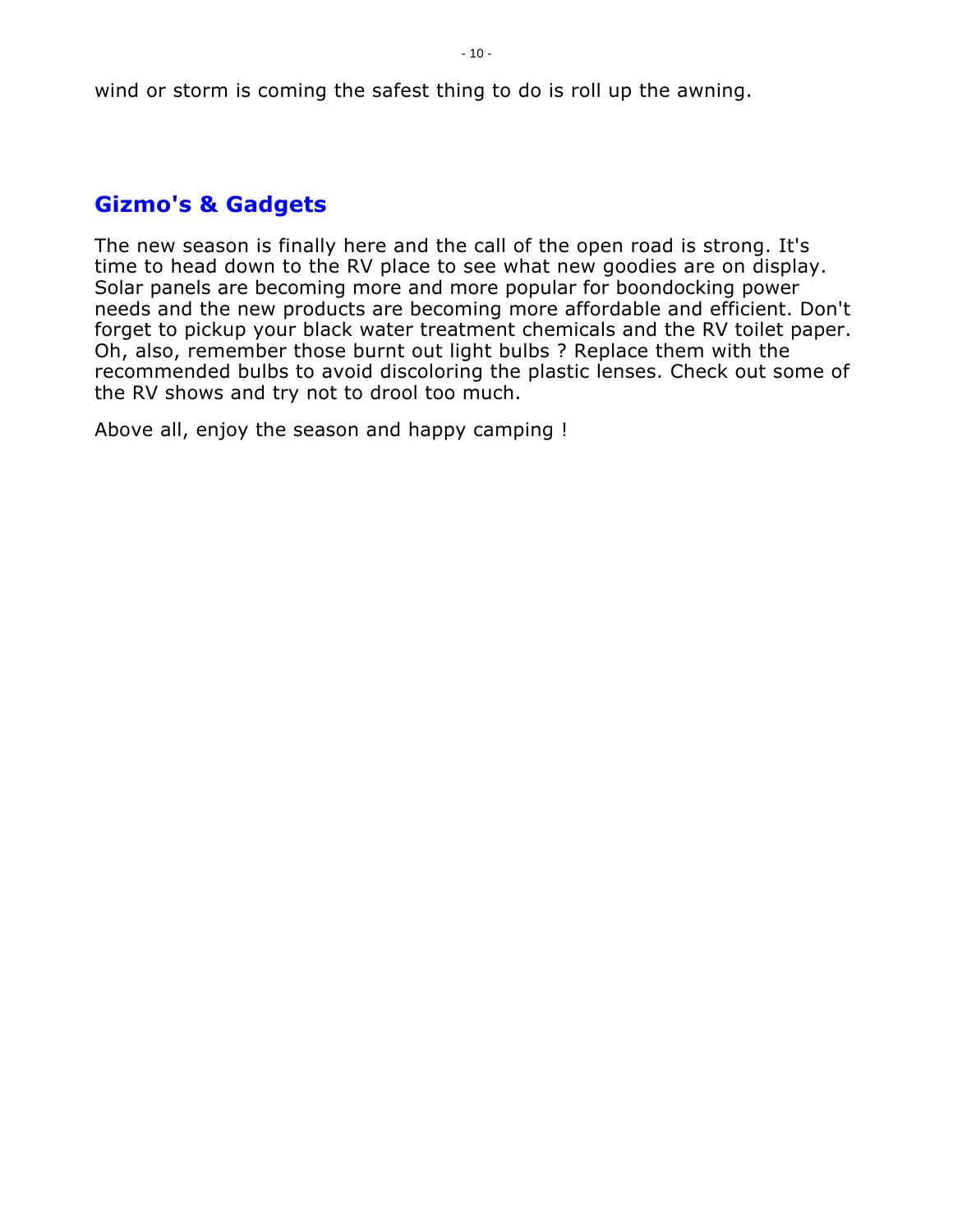# **Who else wants to beat the high cost of RV repair shops?**

#### **Do the math ...**

Cost to move the RV to and from the repair shop ... \$0 to \$? depending on how far you have to go and what the value of your time is ... if you are on vacation, well, now how valuable is your time and who knows when you could schedule a service appointment?

Hourly rate charged by the repair shop ... \$80 to \$110 per hour (or more) ...

Cost of My Do-It-Yourself Guide to RV Maintenance ... Now FREE for my readers!

One trip to the repair shop will cost you well over \$100 on labor charges, just for a minor maintenance chore.

With this e-manual you could do some (or all) of those maintenance jobs yourself, even if you have no previous experience.

> If you liked the information presented here,

you will LOVE my **[RV Maintenance](https://www.rverscorner.com/RV_Maintenance_Manual.html) [Manual.](https://www.rverscorner.com/RV_Maintenance_Manual.html)**



#### **My RV to the Rescue**

By Les Doll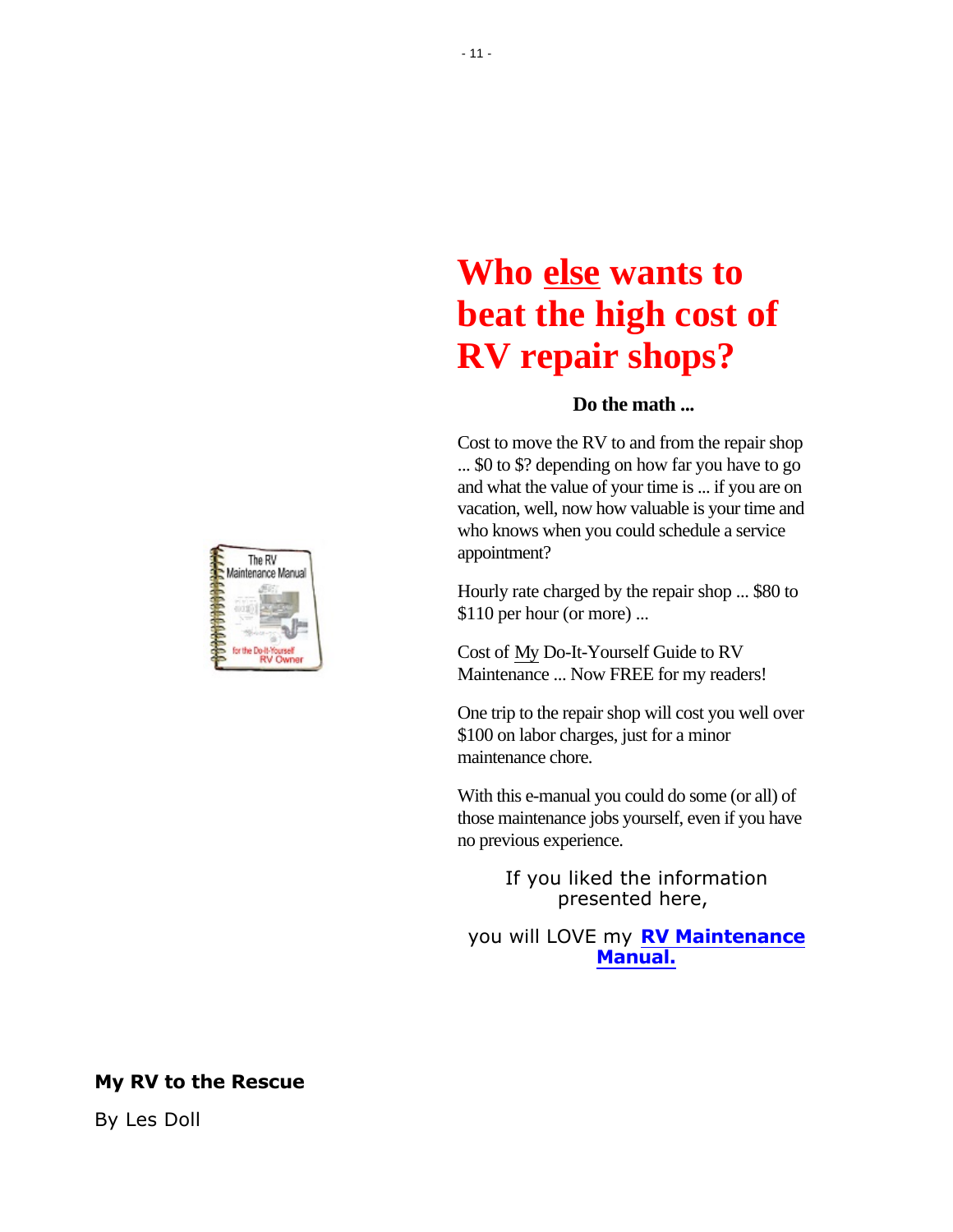T'was a cold and windy night ... high winds mean power outages in my rural area and sure enough the power went out.

And stayed out. From 6 PM until 11 AM the next morning. This means we have no heat, no light and no water since our well is powered by an electric pump. That means no water in the taps, no toilet function, no showers, and no early morning coffee. Our well equipped home is suddenly no comfort to us!

What do we do now?

Aha! The trusty RV in the driveway. We have full propane tanks, a solar panel on the roof to keep the batteries charged, and a complete water system.

While our house is cold and dark, we are very comfy in the RV ... the furnace warms us as the tea water boils on the stove. The wind howls and the rain falls in torrents, but we are warm and dry.

The 12 volt music system entertains us or we could chose a local television show or even a movie on the DVD. There are snacks and food in the cupboards. Toilet facilities are a step away.

We choose to play a game of cribbage and talk to each other for awhile. Something we rarely do in these days of hustle and bustle.

Morning coffee is a simple matter after a warm and snug night in our comfortable bed. A time of discomfort has been turned into a mini-vacation for us.

Our nearest neighbor does not have an RV ... we drop off a well appreciated thermos of hot water for them and invite them over if they wish.

Why have an RV?

Well, this is just one very good reason, even if it only happens once a year!

In our case, we even have satellite internet via a portable satellite dish and an inverter to supply the needed electricity. You can see how this is set up on my rv satellite internet page.

Les Doll - Certified RV Technician

[RVers Corner.com](http://www.rverscorner.com) - A vast resource of RV Maintenance Items

[RVREPAIRMANUAL.com](http://www.rvrepairmanual.com) - An on-line RV repair manual.

[WinterizeRV.com](winterizerv.com) - How to winterize your RV in 7 easy steps.

#### **What RV Floor Plan Do I Need?**

By Les Doll

What RV Floor Plan do I need?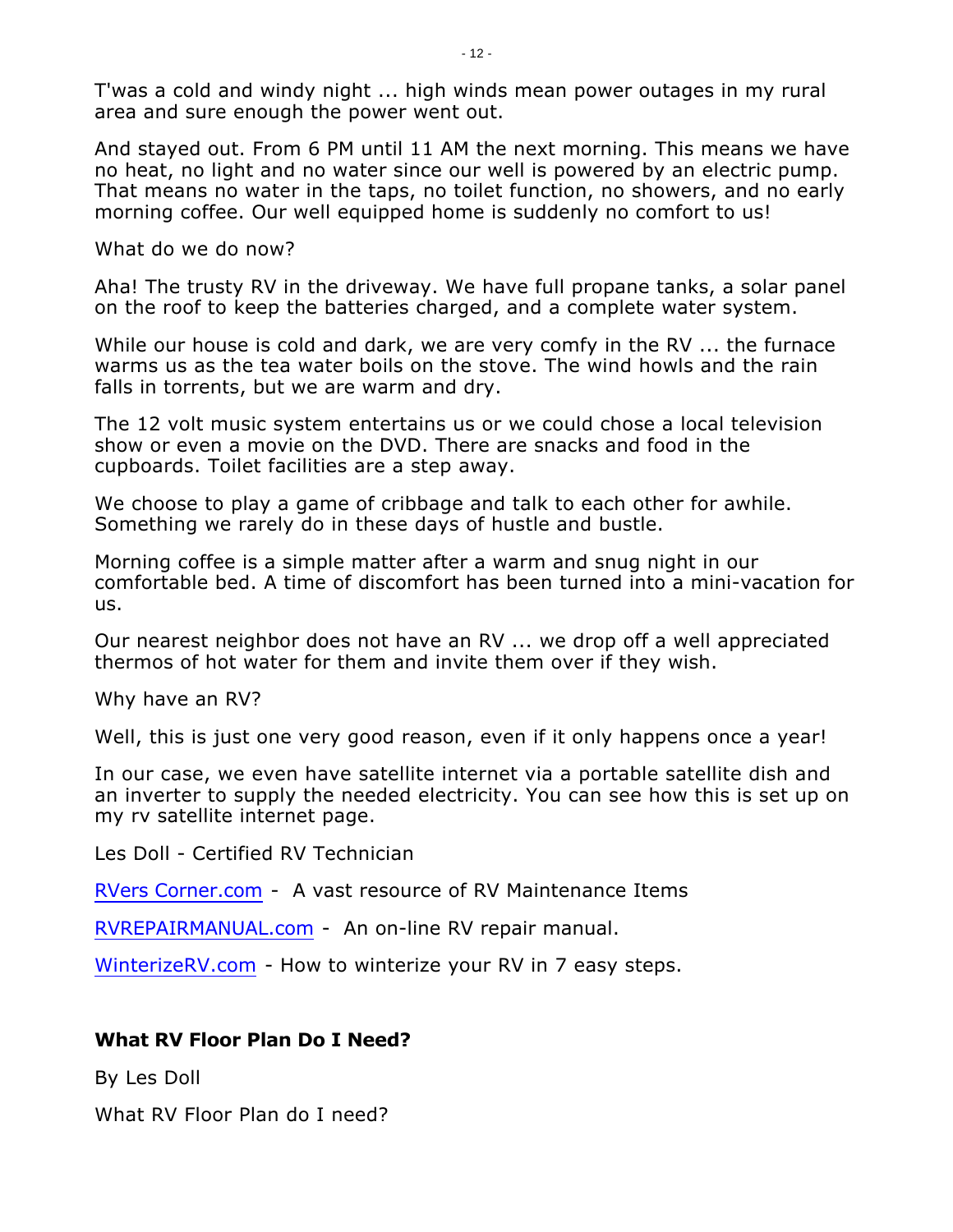The RV floor plan that you choose will depend greatly on your finances and planned usage of the RV.

Occasional weekend use with only two people would require a far different floor plan than a family of five on a cross-country trip!

Choosing the Floor Plan that's right for you!

The layout of choice is one that varies from person to person. Everyone has differing preferences and that is the reason for the multitude of floor plans available in RVs. There are four main areas in an RV, the sleeping area, the kitchen, the bathroom, and the living area. In smaller RV's such as Camper vans and truck campers (slide ins), these areas are combined to make maximum use of the available space. Sofas convert to sleeping accommodations, kitchen sinks are also the wash-up areas and some even have fold-away shower enclosures that make use of the aisle walkway when needed. Obviously these compact units are not the answer for everyone but they make the small space into adequate living quarters for weekend and occasional use by one or two people. This "cosiness" has advantages in that the small RV is very maneuverable, fuel efficient and can be used as a second vehicle, in the case of camper vans and small motor homes.

The larger the RV, the most space is available for amenities. Conversely, these larger units cost more to purchase, maintain, and transport. These are trade-offs that must be considered when shopping for an RV.

Front kitchens, rear kitchens, side kitchens ... what works the best?

Well, that depends on circumstances. Does the cook need uninterrupted access, without many little feet running through to the bathroom? A kitchen at one end of the RV is the obvious choice. This floor plan dictates that the bath be located on the side of the RV, which limits the size of the bathroom area. However, this location is more convenient for quick in and out trips to the "loo".

Side kitchen floor plans allow the bath, bedroom or living room to be located at the rear of the RV.

The floor plan is a matter of choice. It's configuration depends on the available space, of course, but personal preference and special needs come into play. Consider the use and activity your family will be engaged in. The floor plan that suits two people on an extended cross-country trip may well be most inconvenient for a family of five at the lake for a weekend.

It is advisable to sit in a prospective RV and imagine what life would be like with that floor plan on a rainy day, or a day at the beach, or after a long days travel. Think carefully about what your particular needs are and look for the best layout that will accommodate those needs.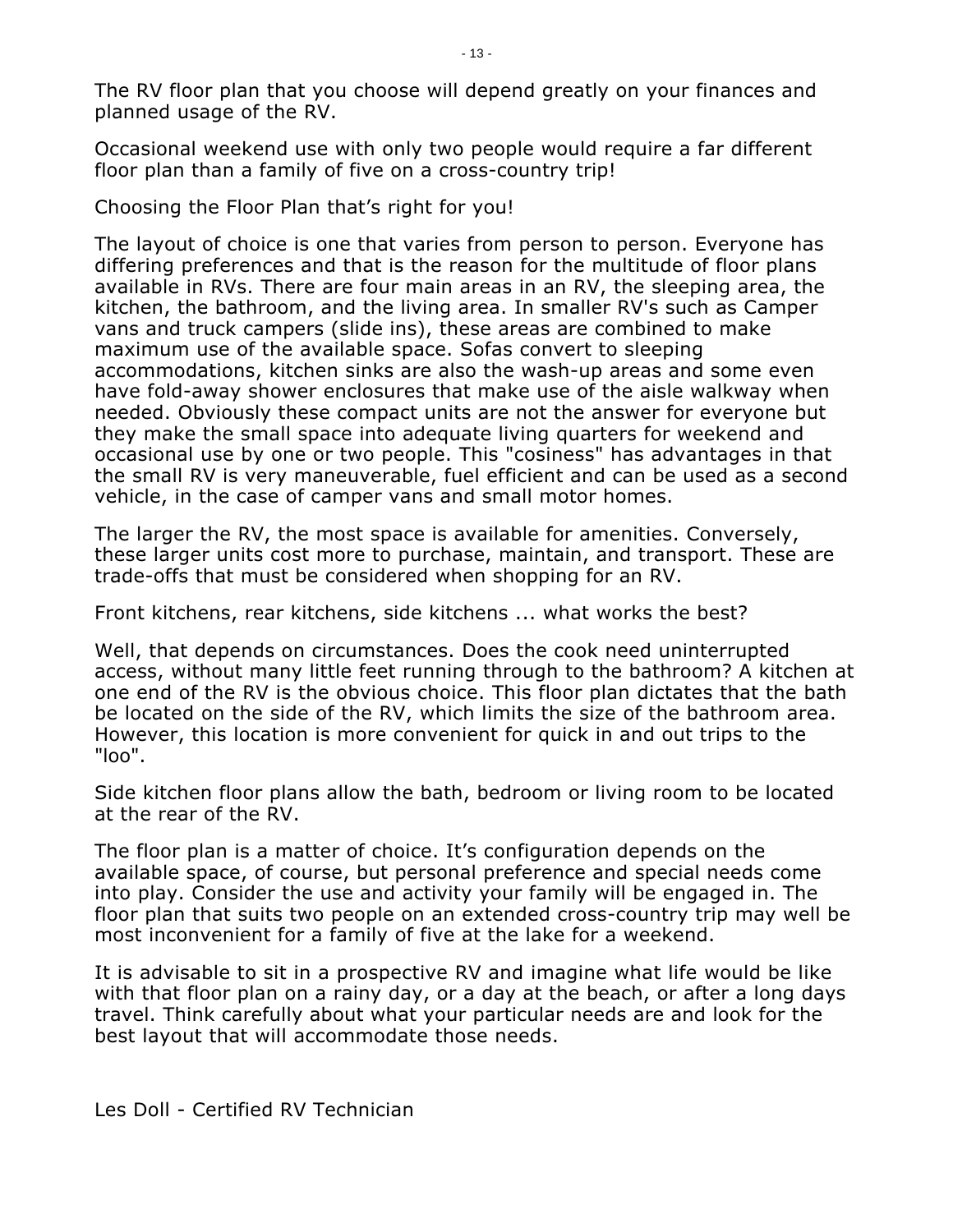#### [RVers Corner.com](http://www.rverscorner.com) - A vast resource of RV Maintenance Items

## **Remodeling Your RV-Ten Things to Remember**

By Julee Meltzer

Ten Things to Remember when Remodeling an RV

Remodeling an RV can be an exceptionally rewarding process. Not only do you get the features and furnishing you need – you can also obtain the look and the style you've always wanted. That's why the most appealing RVs are invariably the ones that have been improved and decorated by their owners. On that note, here are a few things to keep in mind when planning your own RV remodeling projects.

1) Make sure that your upgrade and remodeling plans fit your lifestyle

Always tailor your remodeling plans to the way you actually live. The plush interiors seen in million-dollar RVs may look fantastic, but they aren't exactly designed for "real life". When you're planning your projects, try to use durable materials, easy-to-maintain colors, flexible furnishings, time-tested layouts, and user-friendly accessories.

2) Address functional shortcomings first

When planning a remodeling strategy, address the functional and practical requirements first. For example, if you don't have enough counter space in your kitchen – fix that shortcoming first before you install a new faucet or upgrade the flooring.

3) Know where you're going

Before you start any remodeling project, create a "master plan" for your RV that's based on your idea of the perfect RV. The concept can come from anything such as a picture from a book, an ad from a magazine, an image in your head, or a sketch on a napkin. It doesn't matter – as long as you have something. If you try to remodel your RV without a visual target, your efforts will almost always end in disappointment.

4) Make quality a high priority

Many RVs have more than their share of glitches and problems. You can offset this shortcoming by doing quality work and using high-quality parts and materials whenever possible. When you're working on various projects, use the opportunity to make incremental improvements to your RV.

5) Use color to create the illusion of space

Neutral colors will make an interior seem more spacious while darker colors have the opposite effect. This is particularly true for walls, window dressings, and large pieces of furniture (like sofas). To keep things interesting, take advantage of vividly colored lamp shades, table cloths, throw pillows, area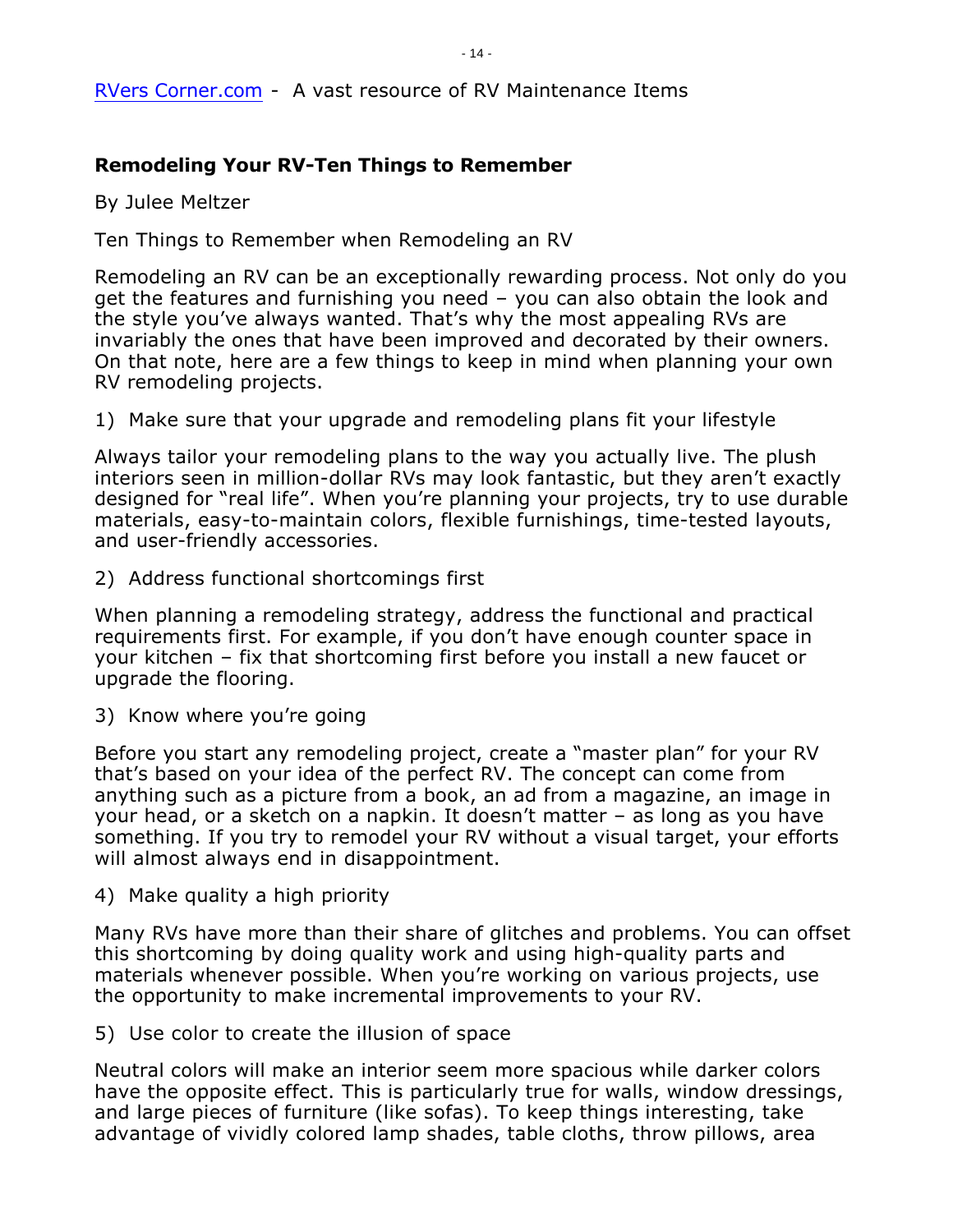rugs, artwork, and accessories. The result will be a roomy looking RV with lots of color and plenty of style.

6) Design storage solutions for specific items

A common RV remodeling mistake is to build nonspecific storage provisions without actually knowing what you're going to use it for. Invariably, the new space ends up becoming a magnet for miscellaneous belongings and orphaned objects (i.e. a big junk drawer). Before you begin, decide exactly what you need the space for. Then create a customized storage solution that works for you.

7) Optimize the space you already have

RV storage provisions usually consist of cupboards, cabinets, drawers, and closets. However, these traditional storage solutions are inherently inefficient because they lack organizational components. Before you start building more storage capacity in your RV – find ways to optimize the spaces you already have. Use shelves, dividers, bins, hooks, racks, and anything else you can think of to help organize the stuff you already have. You'll be amazed at how much storage capacity you have when everything is organized and efficiently arranged.

8) Use all of the available space

In an RV, wall and floor space is always at a premium. Consequently, when purchasing or designing furniture, try to use pieces that fill up all of the available space. For instance, it's better to install a sofa that spans the entire length of a wall than to put in a loveseat that leaves a small, unusable section of wasted space at one end. Similarly, take advantage of space that is overlooked. For example, the area above your RV's doors and windows is often a good place to install a bookshelf or a cabinet.

9) Focus on the lighting

Effective lighting can make an RV feel comfortable, stylish, and inviting. In general, look for light fixtures that eliminate glare, add some color, and illuminate specific areas. Examples include track lighting, recessed under-counter lights, wall-mounted sconces with colorful shades, and table lamps. Stay away from lamps with multiple bulbs and oversized shades. Don't rely on florescent lighting for night-time illumination. It's too harsh and institutional. Instead, use smaller, more stylish lighting fixtures that can be moved around. A table lamp can be placed on a dinette table or on the dash. Likewise, a standing floor lamp can be located near a chair or a sofa. Whenever possible, use dimmer switches so you can fine tune the level of light.

#### 10) Let the light in

Many RVs arrive from the manufacturer with ornate fabric-covered window enclosures, known as cornices. The rationale for these decorative additions is to add a touch of elegance while covering the 'unsightly' aspects of your windows and blinds. However, these enclosures achieve this questionable